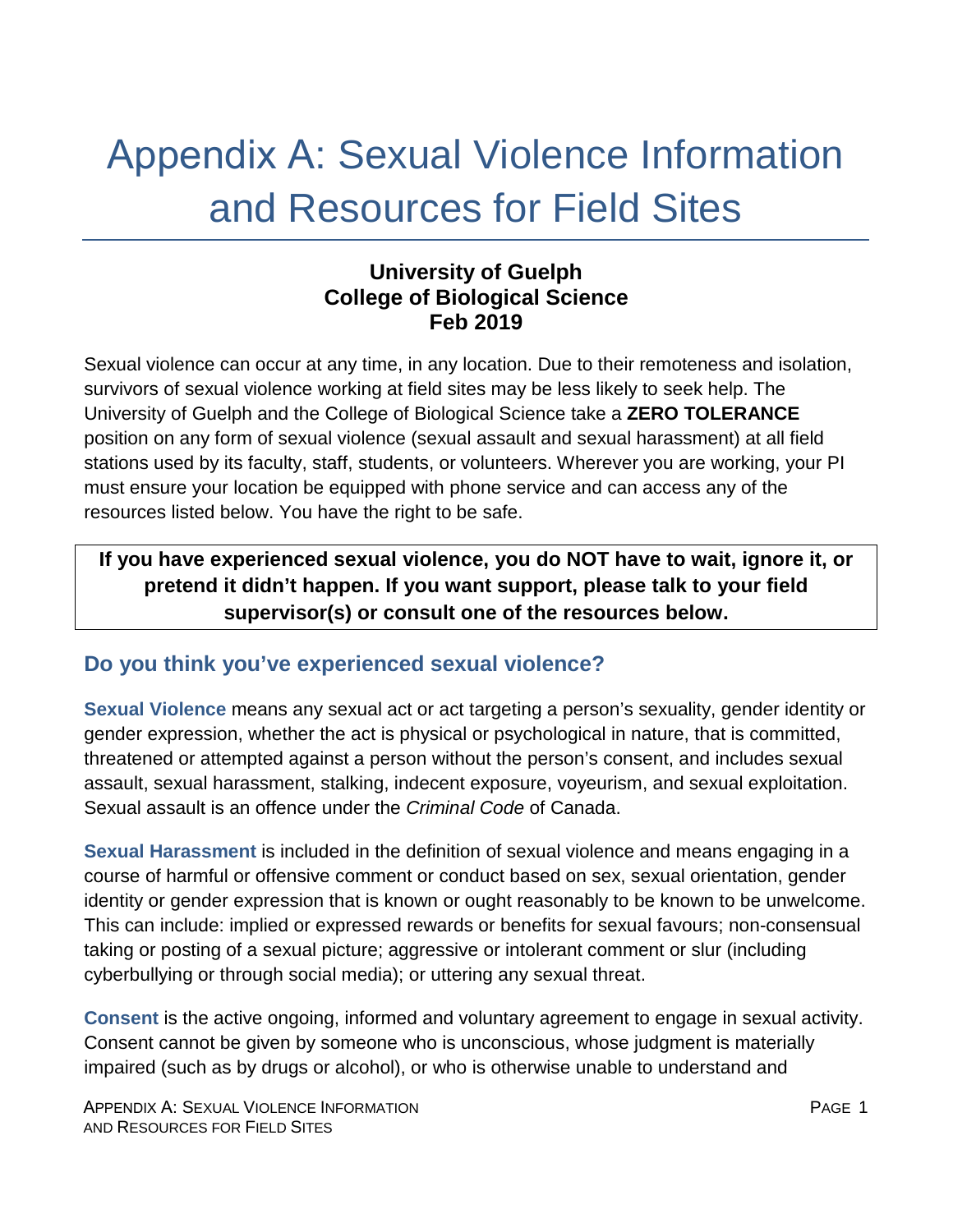voluntarily give consent. Consent can never be obtained through threats, trickery, coercion, pressure or other forms of control or intimidation. Consent may be withdrawn at any time. Consent may be compromised where individuals are in a position of power, trust or authority over the person whose consent is required. The consumption of alcohol or drugs does not provide any excuse from obtaining consent.

If someone you know has experienced sexual violence, you can assist them in finding local support. It is important to remind the survivor that the incident was not their fault and that you believe them.

## **You can contact these resources for support from any location**

- [Guelph Wellington Women in Crisis and](http://www.gwwomenincrisis.org/) Sexual Assault Centre (24-hour Crisis Line) *People of all genders are welcome to call for support.*  519-836-5710 (if out of Canada, dial "1" first for country code) or 1-800-265-SAFE (7233)
- [Here 24/7](http://here247.ca/) *Regional crisis line* 1-844-437-3247 TTY:1-877-688-5501 Confidential and anonymous

**Disclosing and/or reporting a case of sexual violence is your choice.** If you want to report a case of sexual violence you can contact local law enforcement or the University of Guelph Student Affairs Case Director. The Student Affairs Case Director can provide you with information on local supports and reporting procedures, regardless of your geographic location (including if you are conducting field work outside Canada). The Student Affairs Case Director will not report a case of sexual violence without your consent.

**You have the option to report sexual harassment.** To report harassment or assault, you can contact your employer's appropriate office (such as Human Resources or Equity Office) or see your University's Sexual Violence policy for disclosure and reporting procedures. Note that volunteers should contact the relevant office at the university that is hosting your volunteer experience. When reporting, please **ask** if your name and the circumstances related to your complaint will be disclosed to any person for the purposes of investigating the complaint or taking disciplinary measures in relation to the complaint. Be aware that some offices may initiate formal investigation through local law enforcement immediately upon disclosure of incidents of sexual violence.